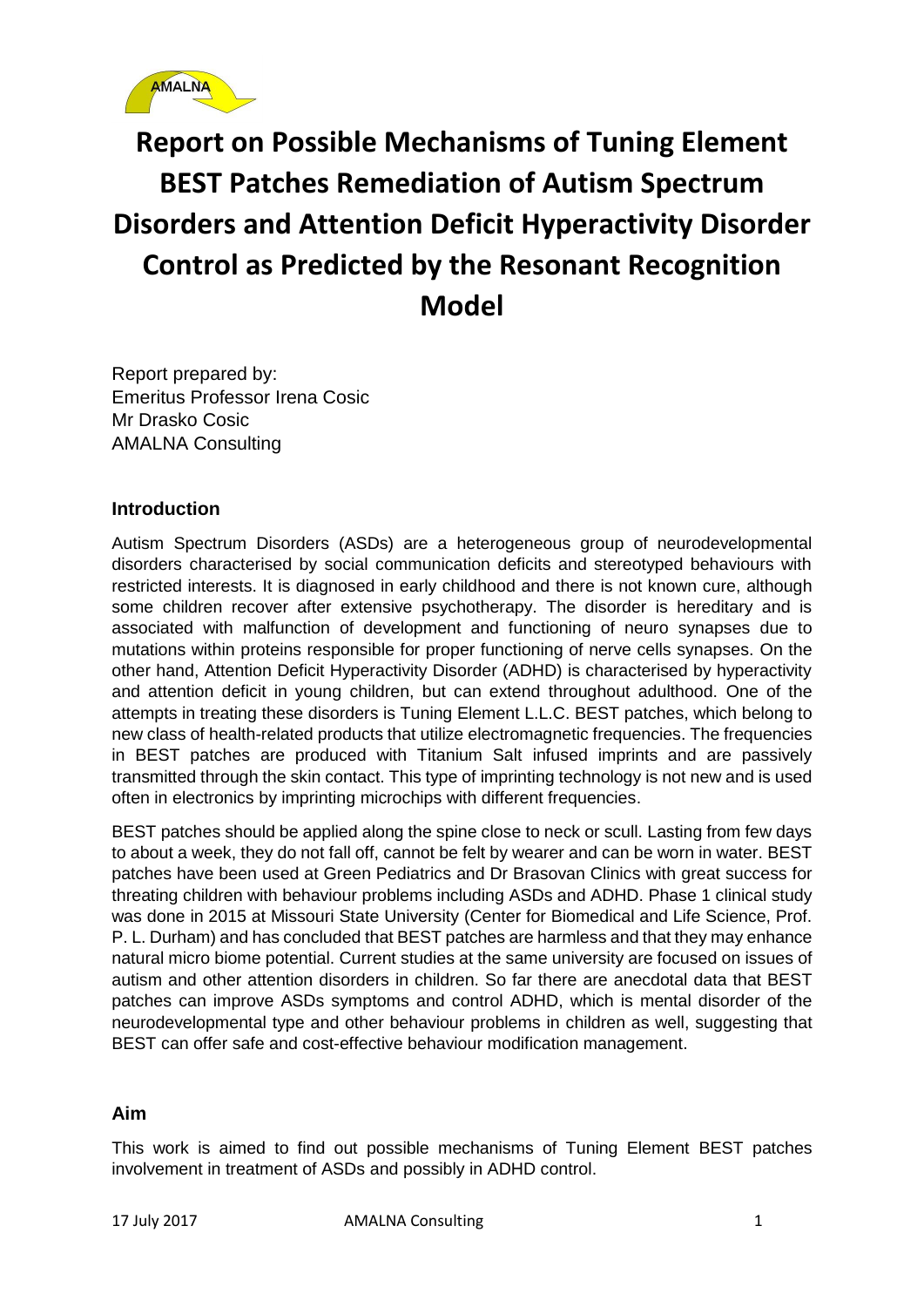

ASDs and possibly other behavioural disorders like ADHD are characterised by malfunctioning of proteins involved in nerve synapses. Thus here, we concentrate on the activity of synaptic proteins and receptors associated with ASDs and their role in the pathogenesis of ASDs via synaptic pathways. Within this project, we utilise our own Resonant Recognition Model (RRM) to analyse proteins involved in proper functioning of nerve synapses. We concentrate on role of Neuroligin and Neurexin proteins as their interactions are crucial in functioning of synapses. The aim is to find out if they can resonate with Titanium Salt infused imprints and particles within BEST patches. These resonances could explain the mechanisms of how BEST patches are helping in treatment of ASDs and possibly ADHD control.

# **Behavioural Disorders**

Autism Spectrum Disorders (ASDs) is a neurodevelopmental disorder characterised by impaired social interaction, verbal and non-verbal communication and restricted and repetitive behaviour [1-3]. ASDs are caused by a combination of genetic and environmental factors [2]. Some cases are strongly associated with certain infections during pregnancy including rubella and use of alcohol or cocaine [2]. Autism affects information processing in the brain by altering how nerve cells and their synapses connect and organize, but how this occurs is not well understood [3,4].

It is proposed that ASDs appear mostly due to malfunction of nerve synapses [4]. Synapses are defined as complex process of transferring information (signal) from one nerve to another. This process involves specific interactions of number of proteins both from pre- and postsynaptic nerve cells. There are two main different pathways in synapses: excitatory including developmental and inhibitory pathways [4]. Recent studies have found that synaptic related proteins such as Neuroligins (NLGNs) and Neurexins (NRXN) are associated with the development of ASDs [4]. Here we primarily focus on the activity of synaptic proteins and receptors (Neuroligin and Neurexin) which are crucial for development and pathogenesis of ASDs.

"Neuroligin is cell surface protein involved in cell-cell-interactions via its interactions with Neurexin family members. Neuroligins play a role in synapse function and synaptic signal transmission, probably mediates its effects by recruiting and clustering other synaptic proteins, promote the initial formation of synapses and is required to maintain wakefulness quality and normal synchrony of cerebral cortex activity during wakefulness and sleep" [5].

Neuroligins are responsible for development of synapses (NLGN-3). their excitation (NLGN-1,4) and inhibition (NLGN-2), as presented in Figure 1. Neurexins (NRXN) are a family of synaptic adhesion proteins that are located on the presynaptic membrane and bind to their postsynaptic counterpart NLGNs, as presented in Figure 1. The NRXN family consists of three genes (NRXN1, NRXN2, and NRXN3), each of them generating a long mRNA encoding α-NRXN and a short mRNA encoding β-NRXN. The intracellular domains of α-NRXNs and β-NRXNs are identical, whereas the extracellular domains are different [4].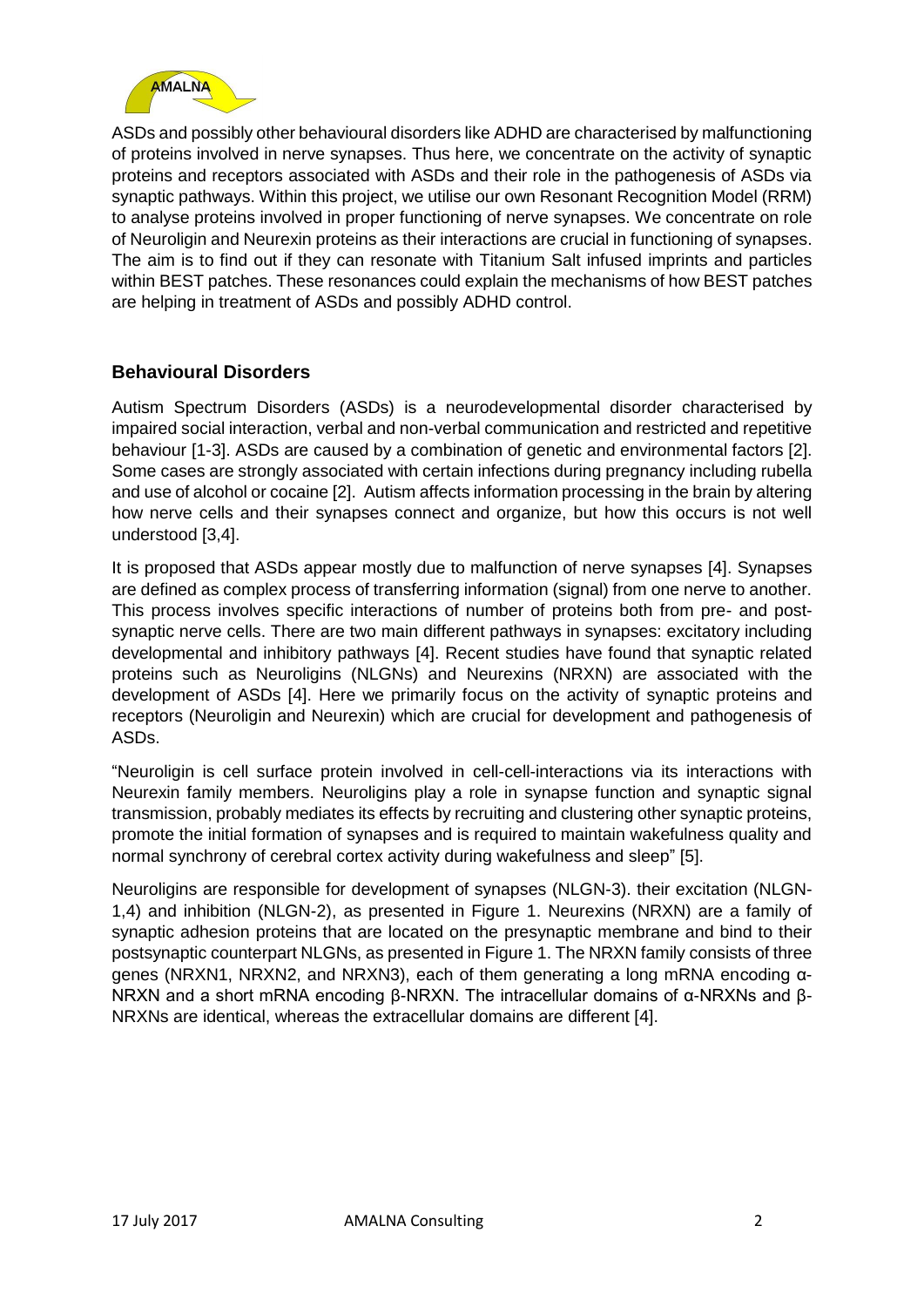

Figure 1. The main synaptic proteins and receptors involved in development, excitatory and inhibitory synapse pathways (taken from reference 4.)

As interaction between Neuroligins and Neurexins is the most critical for synaptic functioning and as the most mutations relevant to ASDs are found in these two groups of proteins, we concentrated our analysis to these two groups of proteins and their interactions. In addition Attention Deficit Hyperactivity Disorder (ADHD) is also neurodevelopmental disorder with unknown cause, but proposed to be related to autism and thus we suppose that some sort of malfunction of neuro synapses could be also cause of ADHD. We have analysed both Neuroligins and Neurexins and their interaction, using our Resonant Recognition Model (RRM) to find out characteristic resonant frequencies of their activity and interaction and to propose that these frequencies can resonate with Titanium Salt infused imprints within BEST patches.

# **Resonant Recognition Model (RRM)**

The RRM is based on the findings that certain periodicities within the distribution of energy of delocalized electrons along protein/DNA molecules are critical for protein/DNA biological functions and/or interactions with their targets [6-8]. If charge transfer through these macromolecules is introduced, then charge moving through macromolecular backbone can produce electromagnetic radiation, absorption and resonance with spectral characteristics corresponding to the energy distribution and charge velocity [6-11].

The RRM enables the calculation of these spectral characteristics, by assigning each amino acid a physical parameter representing the energy of delocalized electrons of each amino acid. Comparing Fourier spectra for this energy distributions by using cross-spectral function, it has been found that proteins sharing the same biological function/interaction share the same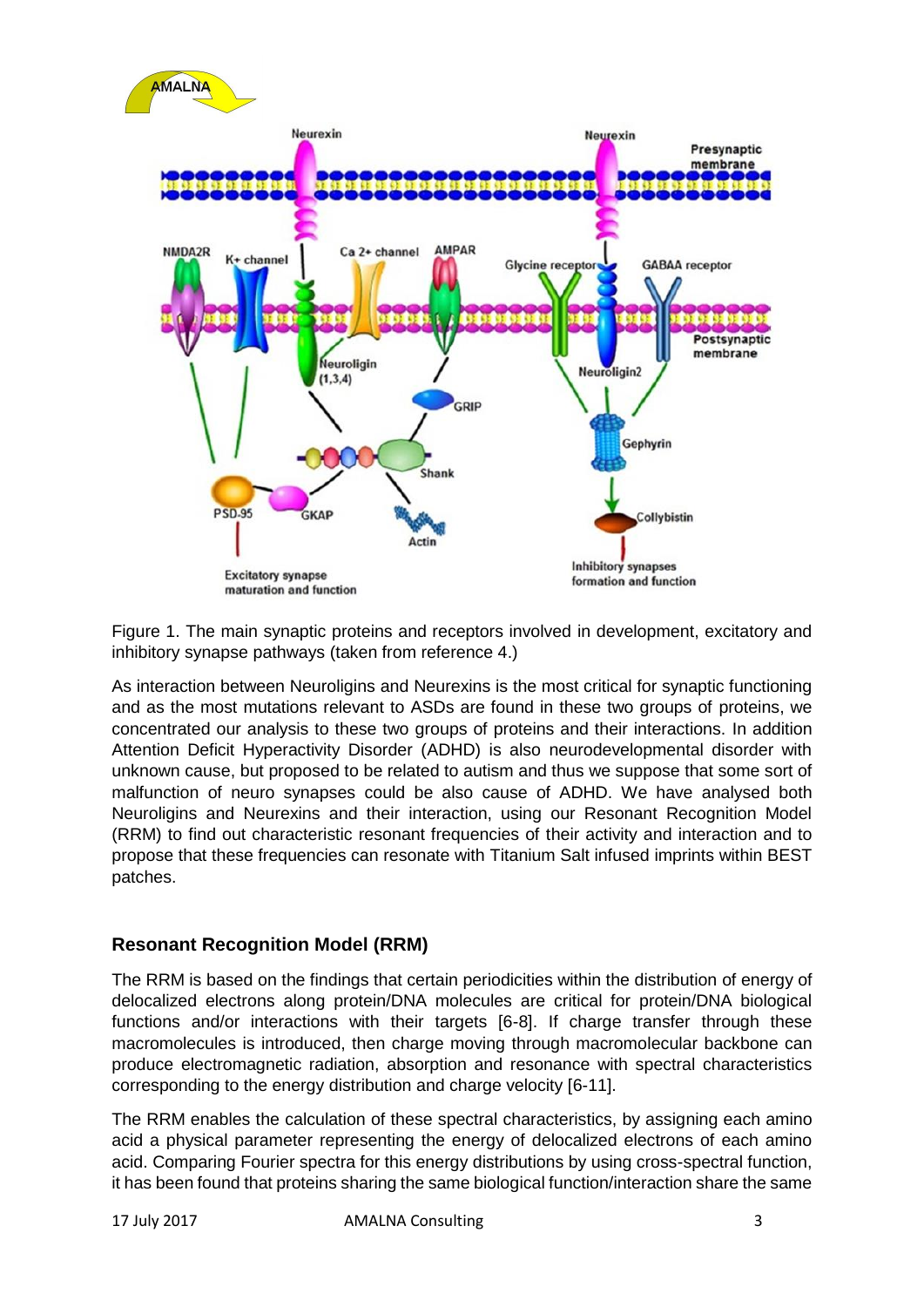

periodicity (frequency) within energy distribution along the macromolecule [6,7]. Furthermore, it has been shown that interacting proteins and their targets share the same characteristic frequency, but have opposite phase at characteristic frequency [6-8]. Thus, it has been proposed that the RRM frequencies characterize, not only a general function, but also a recognition and interaction between the macromolecule and its target, which then can be considered as resonant recognition. This could be achieved with resonant energy transfer between the interacting macromolecules through oscillations of a physical field, which is electromagnetic in nature. Since there is evidence that proteins and DNA have certain conducting or semi-conducting properties, a charge moving through the macromolecular backbone and passing different energy stages, caused by different amino acid or nucleotide side groups, can produce sufficient conditions for a specific electromagnetic radiation or absorption. The frequency ranges of this field depend on the charge velocity. The RRM proposes that the charge is travelling through the macromolecular backbone at the estimated velocity of  $7.87x10<sup>5</sup>$  m/s [6,7]. For this velocity and with the distance between amino acids in a protein molecule of 3.8Å, the frequency of protein interactions was estimated to be in the range between  $10^{13}$ Hz and  $10^{15}$ Hz. Therefore, the estimated frequency range for both amino acid and nucleotide macromolecules includes infra-red, visible and ultra-violet light. To support this idea, we compared our computational predictions with number of published experimental results [6,7]:

Laser light growth promotion of cells, by using the particular frequencies of light to produce the similar effect to that of growth factor proteins;

• Chymotrypsin activation (increase of enzyme activity) achieved by laser light radiation in a range of 850-860nm;

• Activation of highly homologous plant photoreceptors which, although being very homologous, absorb different wavelengths of light;

• Photo activated proteins, e.g. rhodopsin, flavodoxin, etc.

These comparisons have shown a strong linear correlation between frequencies, as calculated using the RRM method and experimentally measured characteristic frequencies, with the slope factor of K=201 [6,7,11]. This finding parallel with the frequency range previously associated with the RRM numerical frequency spectrum that has been calculated from the charge velocities through the protein backbone. This correlation can be represented as following:

#### λ = K / frrm

where  $\lambda$  is the wavelength of light irradiation in nm, which can influence a particular biological process, frrm is a RRM numerical frequency and K is coefficient of this linear correlation.

We applied this concept on number of proteins and DNA examples [6-12]. The concept has been also experimentally tested by predicting the electromagnetic frequencies for L-Lactate Dehydrogenase [13], where by radiating L-Lactate Dehydrogenase with predicted calculated electromagnetic frequencies the significant change in enzyme activity was achieved. The concept has also been tested independently on experimental measurements of photon emission from dying melanoma cells [14], on photon emission from lethal and non-lethal Ebola strains [15], as well as on classic signalling pathway, JAK-STAT, traditionally composed of nine sequential protein interactions [16].

Keeping all this in mind, we propose that the RRM concept is excellent predictor for proteins and DNA selective interactions, biological processes and pathways in living cells. In our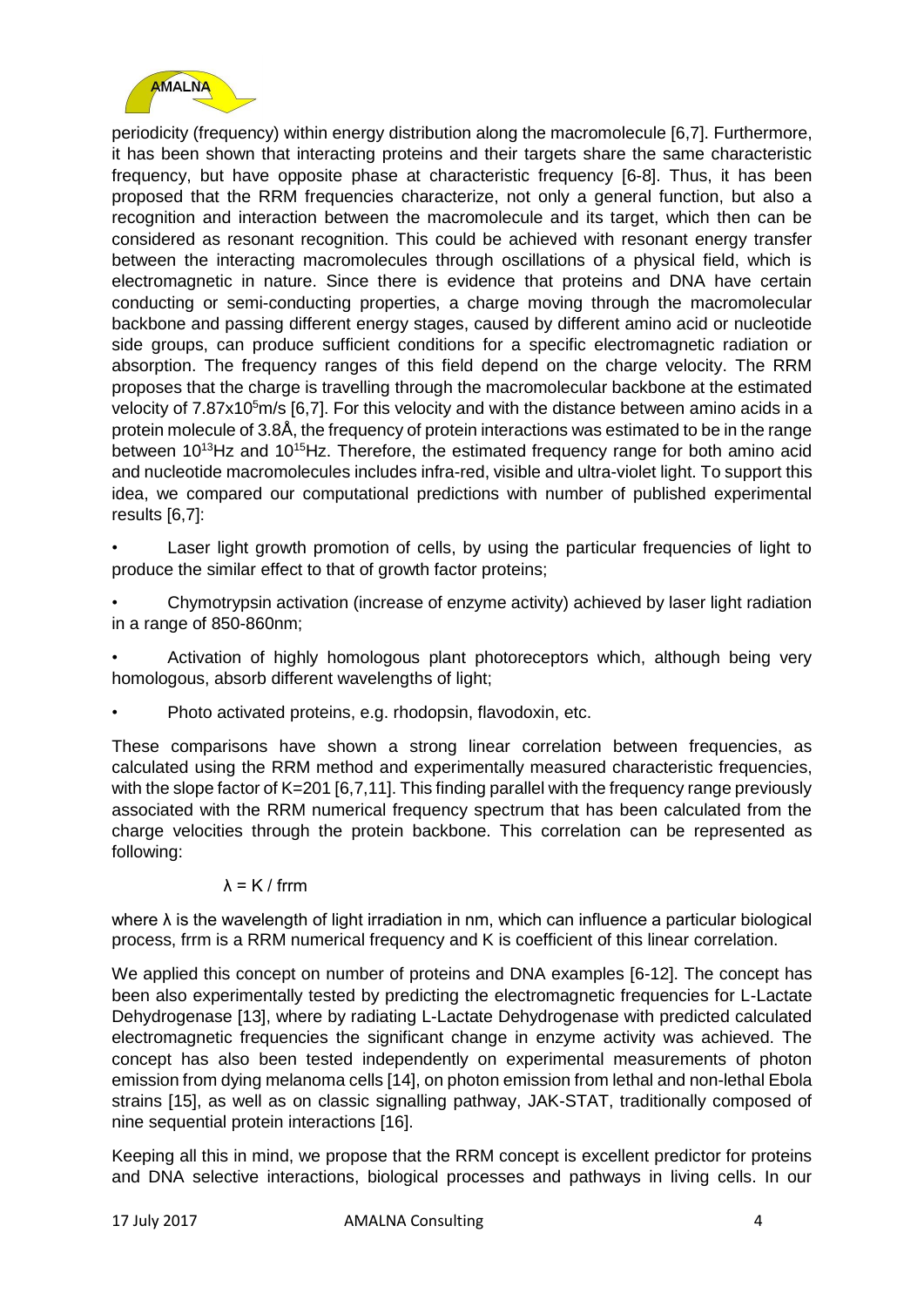

previous work, we have calculated a large number of specific frequencies for different protein and DNA biological functions and interactions, as presented in Figure 2.



Figure 2. Number of functional groups within each RRM frequency range of 0.01. X axis represent RRM frequency in steps of 0.01, as well as corresponding electromagnetic frequency in nm. Y axis represent number of functional groups. Names of functional groups are written on the top of each bar. Functional super families are differently coloured and labelled below X axis.

Frequencies calculated using the RRM, as described above, have been found to be related to biological function of the proteins [6-13]. However, if we consider protein and DNA complex structures and alpha helices the charge transfer is also possible to occur through these structures in form of solitons [17] (Davydov [18,19], Hayman [20], Sinkala [21]), excitons (Davydov [18,19], Pang [22], Sinkala [21], Yomosa [23]) and phonons (Pang [22], Yomosa [23], Ichinose [24]). These other forms of charge transfers are at velocities different than initially used by the RRM and are ranging from  $10<sup>5</sup>m/s$  for solitons and some excitons all the way down to speed of sound and small fractions of speed of sound for phonons. Thus, with the same periodicities within proteins sequences, as determined by the RRM, different modalities of charge transfer can produce different resonant frequencies which not necessarily are related to the protein biological function, but could be related to protein and DNA resonances in general.

In our previous work, we have applied these charges moving modalities to tubulin and microtubule macromolecules and identified number of possible electromagnetic resonance frequencies in these macromolecule structures. These results have been experimentally confirmed in research by Bandyopadhyay [25]. Here, we applied this approach to proteins involved in nerve synapses with the aim to find out if there are possible resonances with these modalities that can resonate with BEST patches imprint frequencies and consequently can help in treatment of behavioural disorders.

# **Findings**

As it has been proposed that the main cause of ASDs and possibly ADHD is malfunctioning of neural synapses and interaction between Neuroligins and Neurexins, we have concentrated on analyses of Neuroligins, Neurexins and their interactions using our own RRM model with the aim to find out the characteristic frequencies of such interactions. Once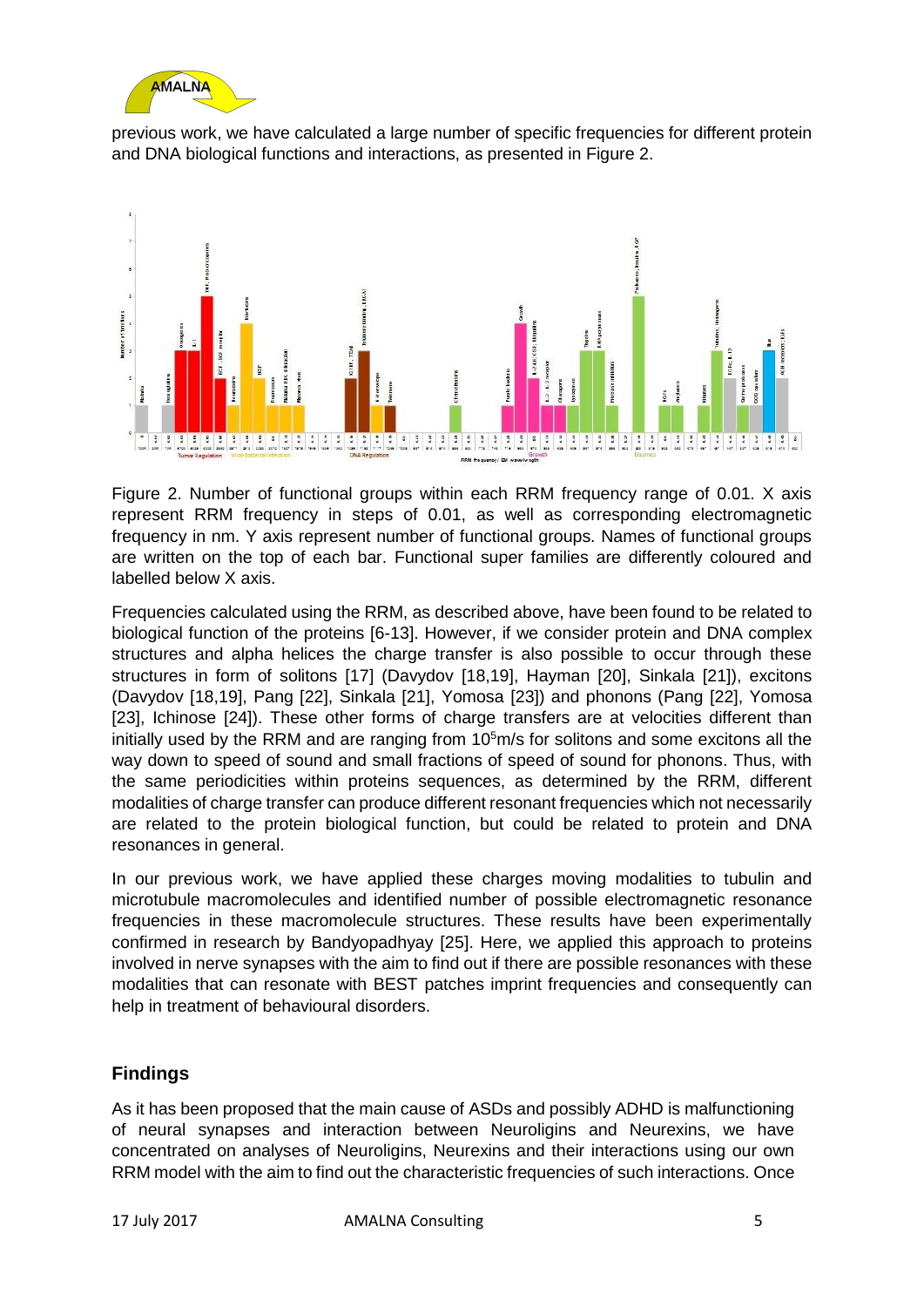

when such characteristic frequencies have been found, it can be proposed that Titanium Salt infused imprints within BEST patches can resonate with these frequencies, improve neural synapses normal functioning and consequently alleviate symptoms of ASDs and control ADHD.

Having in mind that ASDs appears in early childhood and thus could be considered as developmental disorder, we have initially analysed activity of Neuroligin3, which was found to be critical in development of synapses [1,2]. When the RRM model is applied to four mammalian Neuroligin3 proteins the common characteristic frequency appears at 0.4155, as presented in Figure 3.



Figure 3. RRM cross-spectrum of four Neuroligin3 proteins.

To make sure that this frequency is characterising not only Neuroligin3 proteins, but also interaction between Neuroligin3 and corresponding Neurexin's, which is critical for proper functioning of synapses, we have compared Neuroligin3 proteins with corresponding Neurexin proteins. The frequency of 0.4155 became more prominent, as presented in Figure 4. According to RRM principles, this frequency is characterising interaction between Neuroligin3 proteins and corresponding α-Neurexin3 proteins.



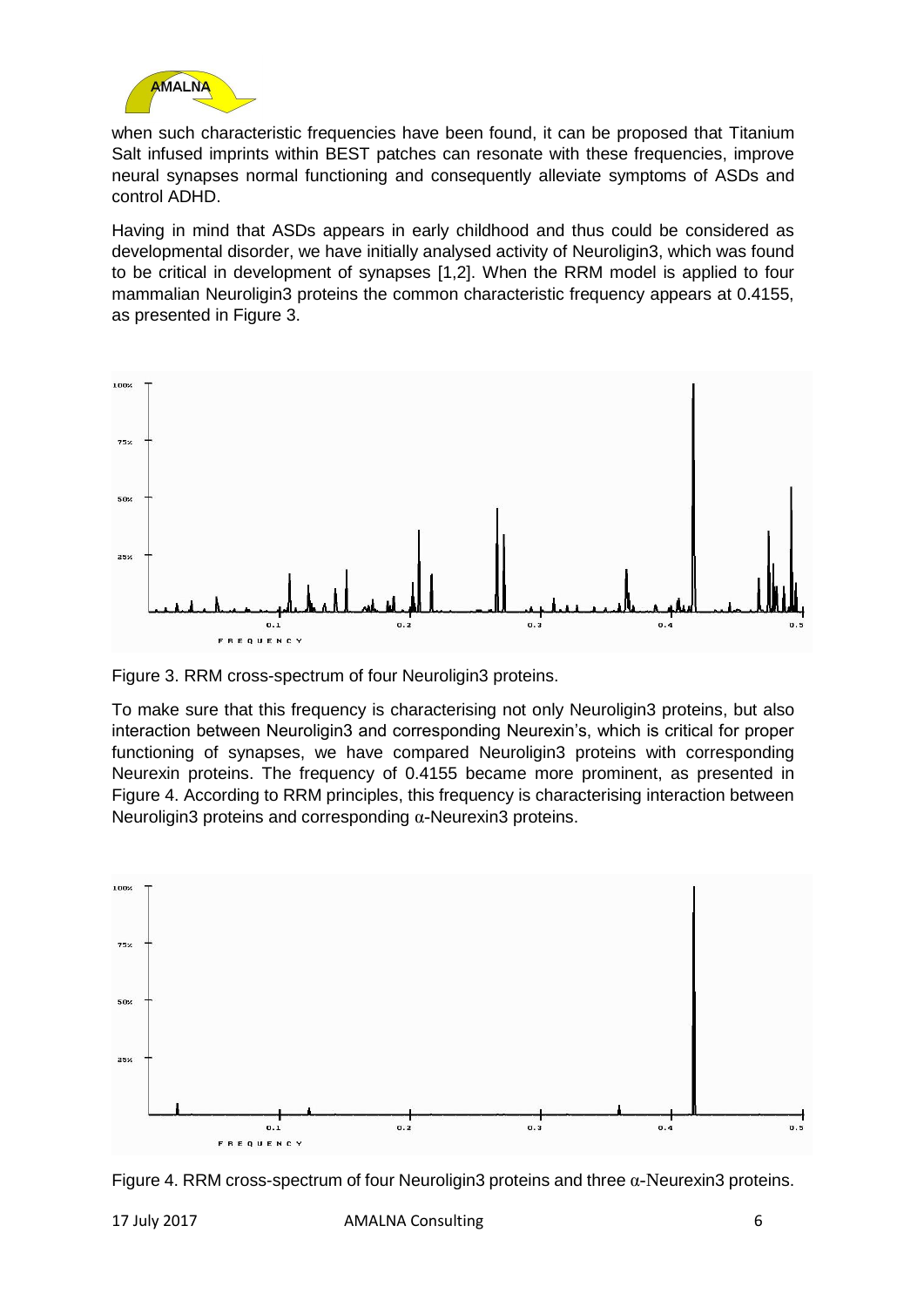

The next step was to find out what would be the characteristic RRM frequency for not only development of synapses, but also for their normal functioning. For that purpose, we have initially compared Neuroligin1, 3 and 4 proteins, which are all involved in excitatory synapse maturation and function, as presented in Figure 1. Interestingly the same RRM characteristic frequency of fe=0.4155 appeared common to all analysed Neuroligin proteins, as presented in Figure 5. These results are pointing out that the same RRM characteristic frequency is characterising both development and normal functioning of excitatory synapse.





Once when this characteristic RRM frequency was identified, we can calculate relevant wavelength of related electromagnetic radiation using the formula:  $\lambda = K /$  frrm. The wavelength related to the frequency relevant for development and functioning of nerve synapses is then λ=484nm. Thus, Titanium Salt or any other conductive particles in the BEST patches, that are in diameter of about Dλ=484nm, Dλ/2=242nm and Dλ/4=121nm, can resonate with synaptic proteins, influence development and normal functioning of nerve synapses and consequently remediate development and symptoms of ASDs.

On the other hand, inhibitory synapses formation and function goes through completely different pathway than excitatory synapse function and it involves Neuroligin2 and its corresponding Neurexins, as presented in Figure 1. When Neuroligin2 proteins were compared with corresponding Neurexin proteins completely different common characteristic RRM frequency appeared at fi=0.0015, as presented in Figure 6. This is very interesting result showing that excitatory and inhibitory synapses pathways have completely different RRM characteristic frequencies.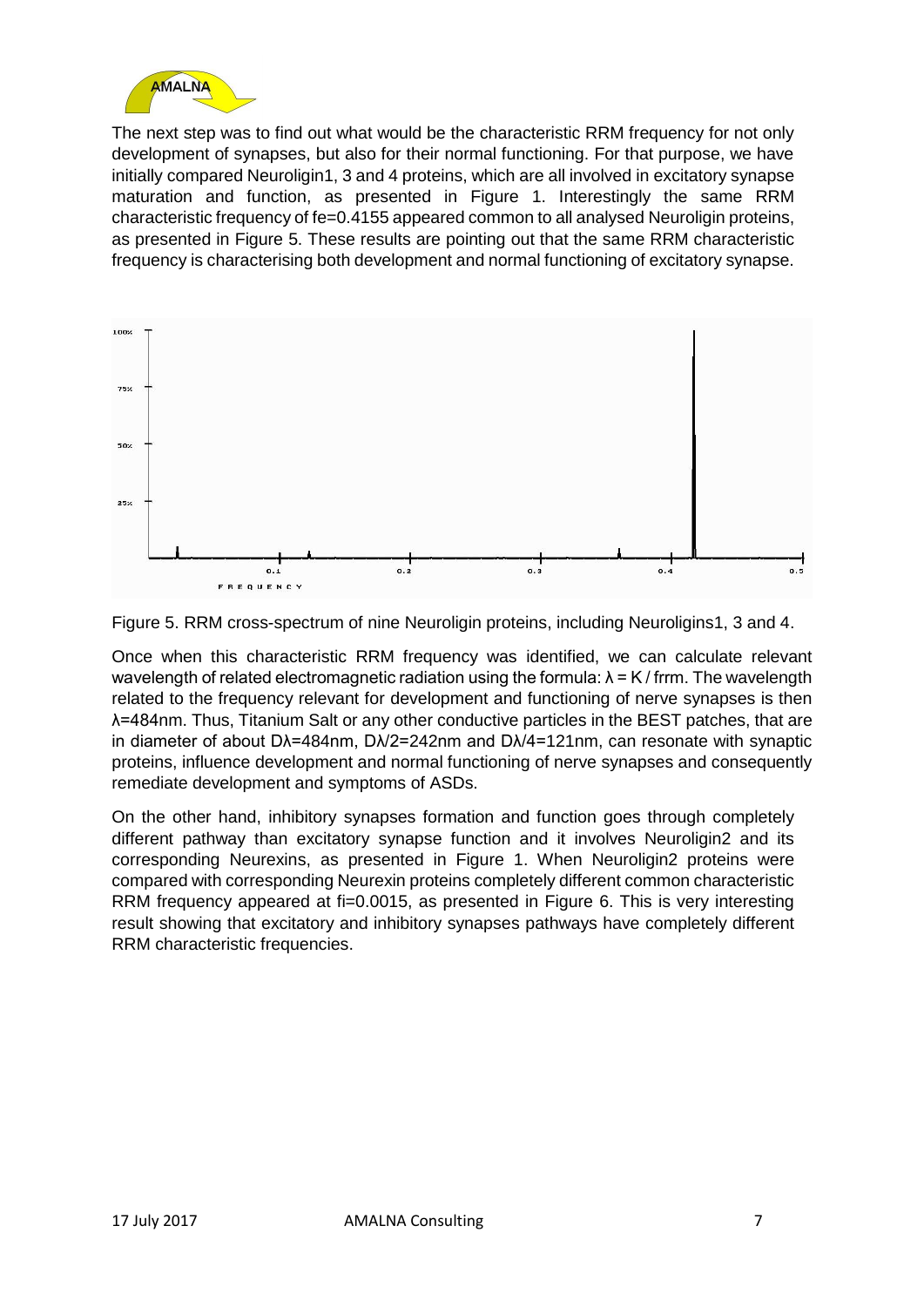

Figure 6. RRM cross-spectrum of two Neuroligin2 proteins and two  $\alpha$ - and two  $\beta$ - Neuroxin2 proteins.

Once when this characteristic RRM frequency was identified, we can calculate relevant wavelength of related electromagnetic radiation using the formula:  $\lambda = K /$  frrm. The wavelength related to the frequency relevant for inhibition of nerve synapses is then λ=64000nm (0.064mm). Thus, Titanium Salt or any other conductive imprints in the BEST patches, that are in length of about Dλ=64000nm, Dλ/2=32000nm and Dλ/4=16000nm, can resonate with inhibitory pathway of synaptic functioning.

It is well known that ASDs are neurodevelopmental disorder, which is the most probably related to the functioning of developmental and excitatory synaptic pathway. Hence, we propose that characteristic RRM frequency of fe=0.4155 for developmental and excitatory synaptic pathway is the most relevant to be targeted for any proposed remediation of ASDs.

Having in mind that ASDs is characterised by lack of communication and restricted interest, while ADHD is characterised by hyperactivity, we propose that ASDs is related to malfunctioning of developmental and excitatory synaptic pathway, while on the contrary ADHD is related to malfunctioning of inhibitory synaptic pathway. Thus, RRM frequency of fi=0.0015 for inhibitory synaptic pathway is the most relevant to be targeted for any proposed remediation of ADHD.

To find out if there are other resonant electromagnetic frequencies that can influence development and excitatory functioning of synapses, we have introduced other modalities of charge transfer through proteins (solitons, excitons and phonons), as described above. When different modalities of charge transfer were applied to RRM characteristic frequencies of fe=0.4155, identified to be related to development and excitatory functioning of nerve synapse and fi=0.0015, identified to be related to inhibitory functioning of nerve synapse, the following resonant frequencies have been identified for each modality, as presented in Table 1.

| <b>RRM</b>         | velocity as              | velocity as        | velocity as             | velocity as        | velocity as | velocity as         | velocity as  |
|--------------------|--------------------------|--------------------|-------------------------|--------------------|-------------|---------------------|--------------|
| Frequency          | per RRM                  | per Yomosa         | per Yomosa              | per Pang           | per Davydov | per Ichinose        | per Ichinose |
|                    | 7.87x10 <sup>5</sup> m/s | 3.2 <sub>m/s</sub> | 1.2x10 <sup>5</sup> m/s | 68 <sub>m</sub> /s | 170m/s      | 0.34 <sub>m/s</sub> | $5x10-4m/s$  |
| Excitatory: 0.4155 | 426-436TH                | 1731-1772MH        | 65-66TH                 | 37-38GH            | 92-94GH     | 184-188MH           | 270-277KH    |
| Inhibitory: 0.0015 | $1.5 - 3.1TH$            | $0.2 - 0.4$ MH     | $0.3 - 0.7TH$           | $0.1 - 0.3$ GH     | 6-13GH      | $0.7 - 1.3$ MH      | $1-2KH$      |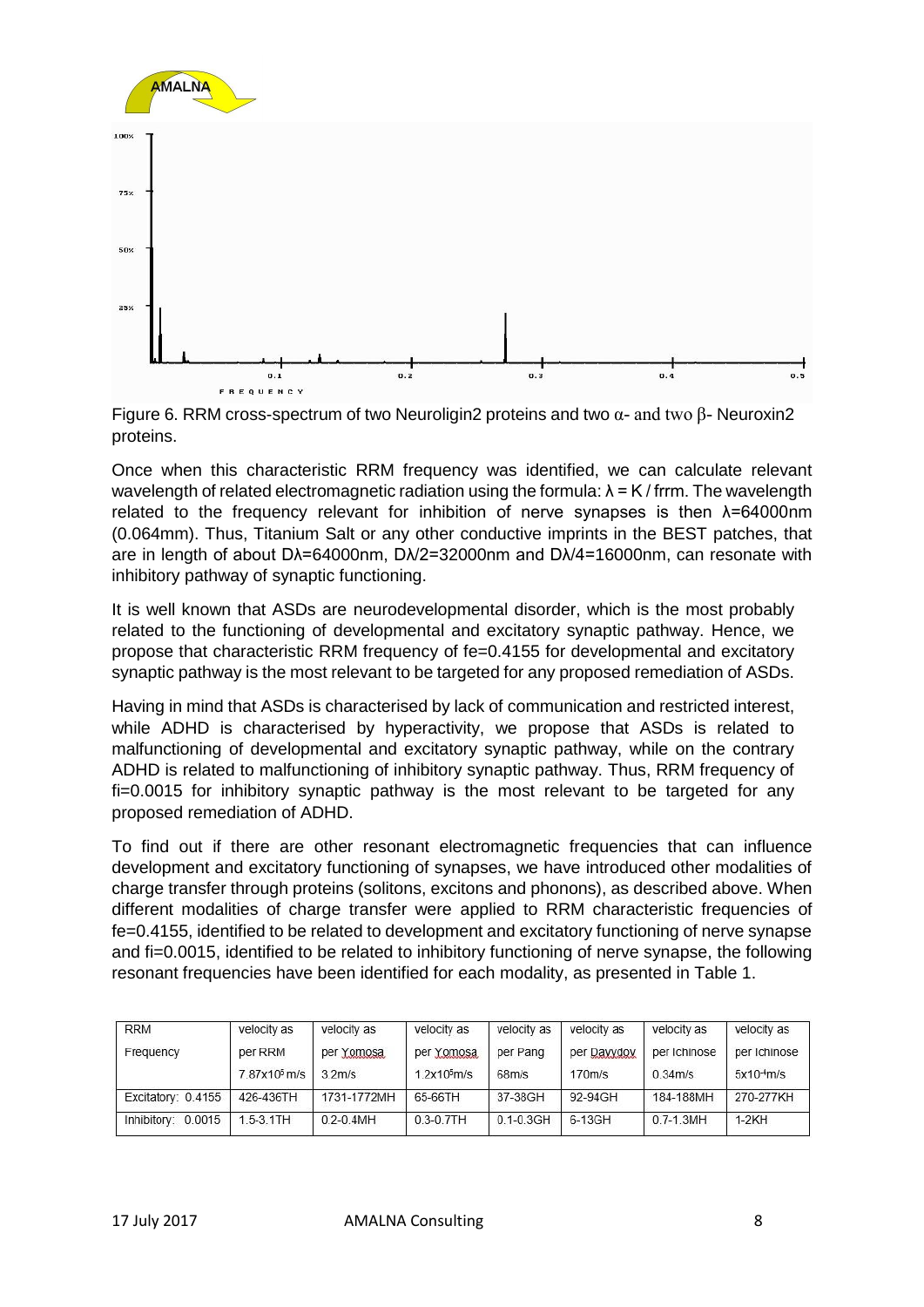

Table 1. Electromagnetic frequencies for different modalities.

These frequencies are proposed to be able to resonate and may influence with either developmental and excitatory or inhibitory pathway of nerve synapses. Thus, we propose that if these frequencies are imprinted in BEST patches then such BEST's can resonate with either developmental and excitatory or inhibitory pathway of nerve synapses. According to RRM principles all these results could explain the mechanisms how BEST patches remediate the ASDs disorders and could control ADHD.

# **Conclusion**

Within this work, we have analysed synaptic proteins, using the RRM model, with the aim to find the characteristic resonant frequencies for development, excitation and inhibition of synapses and to investigate possibility of these frequencies to resonate with frequencies imprinted within BEST patches and consequently to propose mechanism of ASDs remediation and control of ADHD with BEST patches.

We found that:

- Characteristic frequency for development and excitation of synaptic pathway is fe=0.4155. This numerical RRM frequency relates to electromagnetic wavelength λ=484nm. Thus, Titanium Salt or any other conductive particles in the BEST patches, that are in diameter of about Dλ=484nm, Dλ/2=242nm and Dλ/4=121nm, can resonate with synaptic proteins, influence development and normal functioning of nerve synapses and consequently remediate development and symptoms of ASDs.
- Characteristic frequency for inhibition of synaptic pathway is fi=0.0015. This numerical RRM frequency relates to electromagnetic wavelength λ=64000nm (0.064mm). Thus, Titanium Salt or any other conductive imprints in the BEST patches, that are in length of about Dλ=64000nm, Dλ/2=32000nm and Dλ/4=16000nm, can resonate with inhibitory pathway of synaptic functioning. Having in mind that ASDs is characterised by lack of communication and restricted interest, while ADHD is characterised by hyperactivity, we propose that ASDs is related to malfunctioning of developmental and excitatory synaptic pathway, while on the contrary ADHD is related to malfunctioning of inhibitory synaptic pathway. Thus, RRM frequency of fi=0.0015 for inhibitory synaptic pathway is the most relevant to be targeted for any proposed remediation of ADHD.
- When different modalities of charge transfer through protein backbone is introduced. the resonant frequencies for development and excitation, as well as inhibition of synaptic pathway could then be in different frequency ranges including THz, GHz, MHz and KHz, as presented in Table 1. These frequencies could also resonate with frequency imprinted within BEST patches.

All these findings can explain mechanisms of BEST patches remediating ASDs disorders, as well as control of ADHD through resonances with synaptic pathways. This would mean that BEST patches could help ASDs and ADHD patients to improve their condition without using drugs and their negative side effects.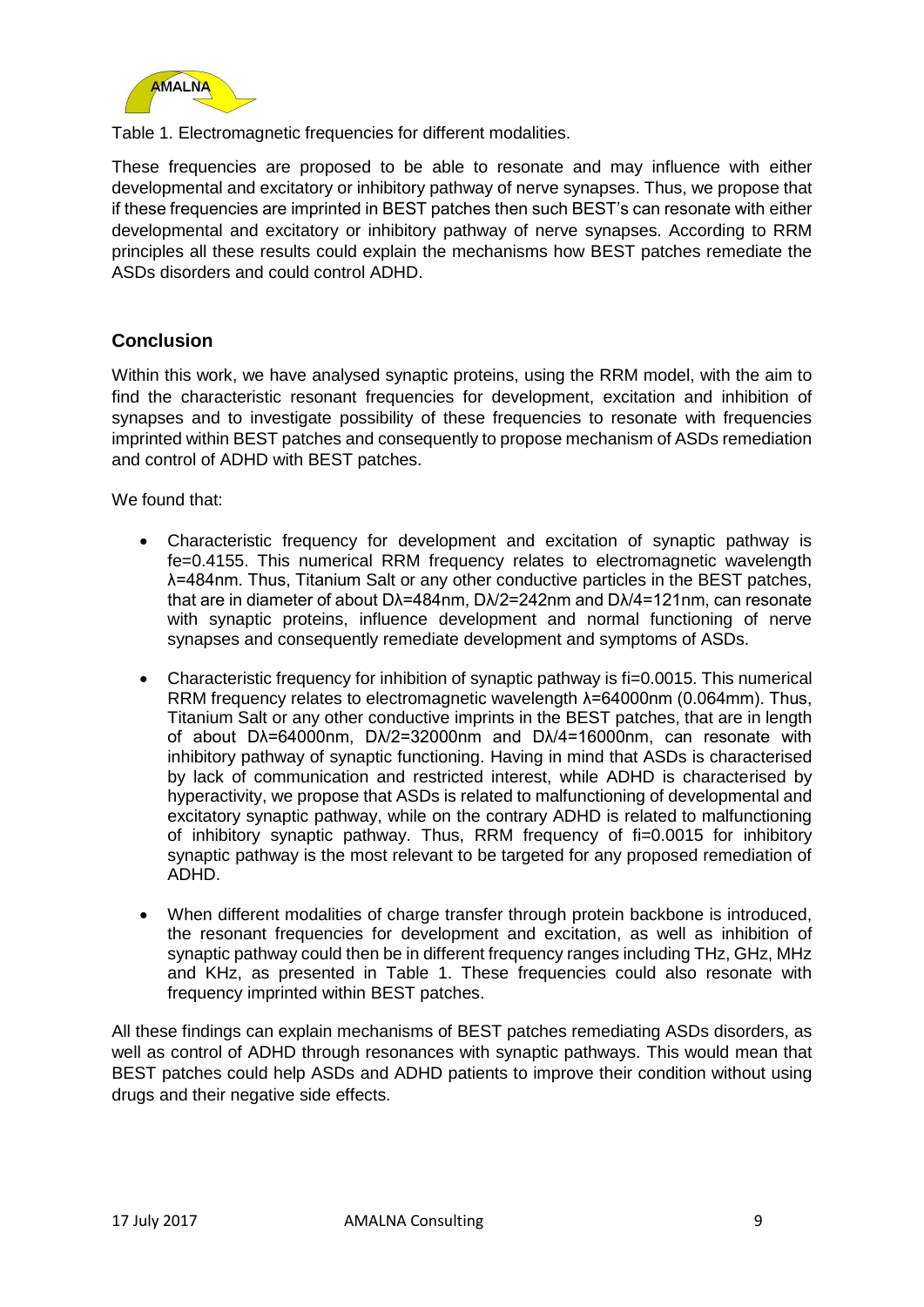

### **References**

- 1. Chaste P, Leboyer M: Autism risk factors: genes, environment, and geneenvironment interactions, Dialogues in Clinical Neuroscience. 2012; 14, 281–92.
- 2. Ornoy A, Weinstein-Fudim L, Ergaz Z: Prenatal factors associated with autism spectrum disorder (ASD), Reproductive Toxicology, 2015; 56, 155–169, doi: 10.1016/j.reprotox.2015.05.007.
- 3. Levy SE, Mandell DS, Schultz RT: Autism, Lancet, 2009; 374(9701), 1627–38, doi: 10.1016/S0140-6736(09)61376-3.
- 4. Chen J, Yu S, Fu Y, Li X: Synaptic Proteins and Receptors Defects in Autism Spetrum Disorders, Frontiers in Cellular Neuroscience, 2014; 8(276), 1-13, doi: 10.3389/fncel.2014.00276.
- 5. UniProt Database.
- 6. Cosic I: Macromolecular Bioactivity: Is it Resonant Interaction between Macromolecules? -Theory and Applications, IEEE Trans on Biomedical Engineering, 1994; 41, 1101-1114.
- 7. Cosic I: The Resonant Recognition Model of Macromolecular Bioactivity: Theory and Applications, Basel: Birkhauser Verlag, 1997.
- 8. Cosic I, Cosic D, Lazar K: Analysis of Tumor Necrosis Factor Function Using the Resonant Recognition Model, Cell Biochemistry and Biophysics, 2015; doi: 10.1007/s12013-015-0716-3.
- 9. Cosic I, Lazar K, Cosic D: Prediction of Tubulin resonant frequencies using the Resonant Recognition Model (RRM), IEEE Trans. on NanoBioscience, 2015; 12, 491-496, doi: 10.1109/TNB.2014.2365851.
- 10. Cosic I, Cosic D, Lazar K: Is it possible to predict electromagnetic resonances in proteins, DNA and RNA?, Nonlinear Biomedical Physics, 2015; 3, doi: 10.1140/s40366-015-0020-6.
- 11. Cosic I, Cosic D, Lazar K: Environmental Light and Its Relationship with Electromagnetic Resonances of Biomolecular Interactions, as Predicted by the Resonant Recognition Model, International Journal of Environmental Research and Public Health, 2016; 13(7), 647, doi: 10.3390/ijeprh13070647.
- 12. Cosic I, Cosic D: The Treatment of Crigler-Najjar Syndrome by Blue Light as Explained by Resonant Recognition Model, EPJ Nonlinear Biomedical Physics, 2016; 4(9), doi: 10.1140/epjnbp/s40366-016-0036-6.
- 13. Vojisavljevic V, Pirogova E, Cosic I: The Effect of Electromagnetic Radiation (550nm-850nm) on I-Lactate Dehydrogenase Kinetics, Internat J Radiat Biol, 2007; 83, 221- 230.
- 14. Dotta BT, Murugan NJ, Karbowski LM, Lafrenie RM, Persinger MA: Shifting wavelength of ultraweak photon emissions from dying melanoma cells: their chemical enhancement and blocking are predicted by Cosic's theory of resonant recognition model for macromolecules, Naturwissenschaften, 2014; 101(2), doi: 10.1007/s00114- 013-1133-3.
- 15. Murugan NJ, Karbowski LM, Persinger MA: Cosic's Resonance Recognition Model for Protein Sequences and Photon Emission Differentiates Lethal and Non-Lethal Ebola Strains: Implications for Treatment, Open Journal of Biophysics, 2014; 5, 35.
- 16. Karbowski LM, Murugan NJ, Persinger MA: Novel Cosic resonance (standing wave) solutions for components of the JAK-STAT cellular signalling pathway: A convergence of spectral density profiles, FEBS Open Bio, 2015; 5, 245-250.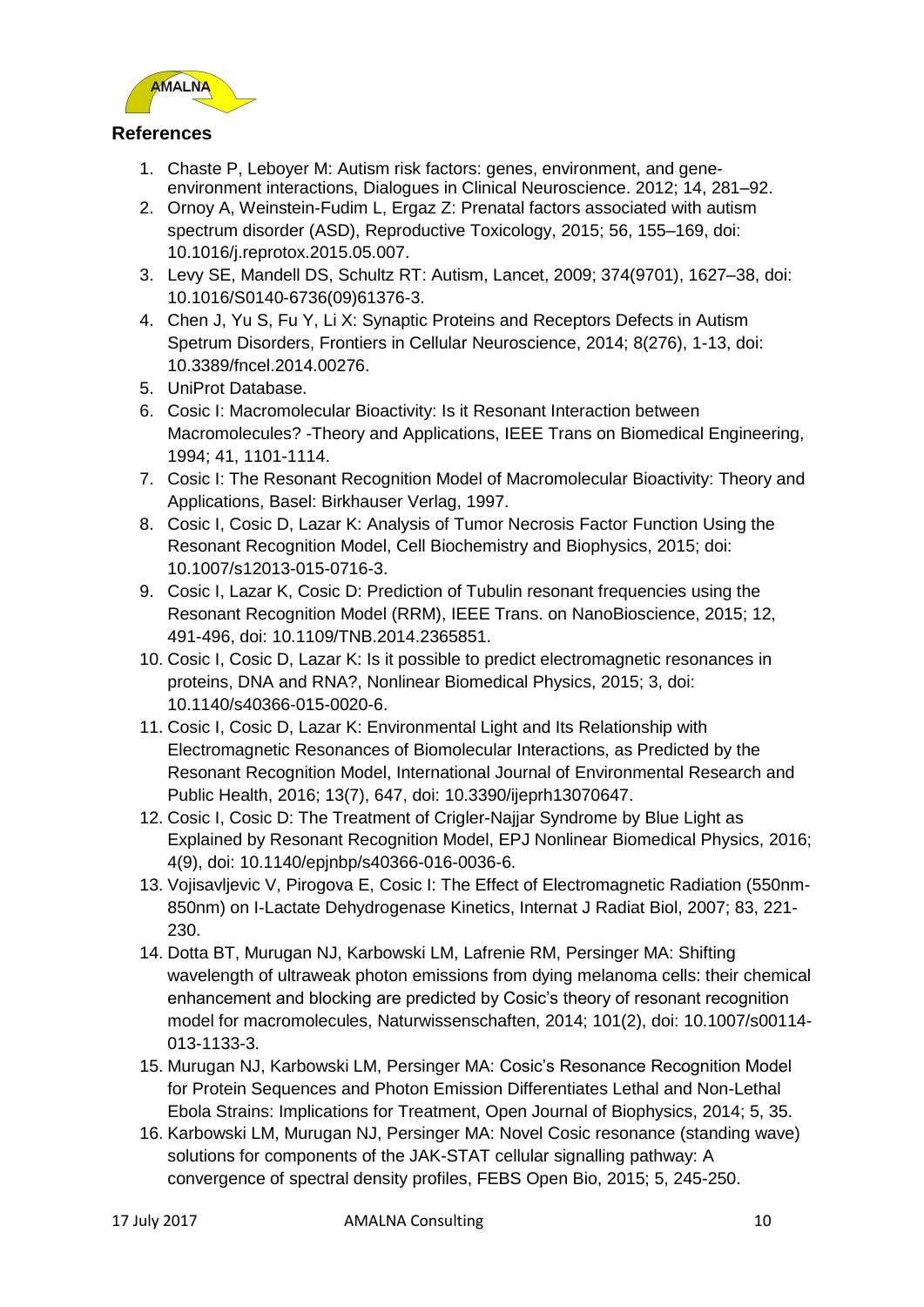

- 17. Ciblis P, Cosic I: The possibility of soliton/exciton transfer in proteins, J Theor Biol, 1997; 184, 331–338.
- 18. Davydov AS: Excitons and solitons in molecular systems, Int Rev Cytol, 1987; 106, 183–225.
- 19. Davydov AS: Influence of electron–phonon interaction on the motion of an electron in a One-dimensional molecular system, Translated Teoreticheskaya i Matematicheskaya Fizika, 1979; 40(3), 408–421.
- 20. Hyman JM, McLaughlin DW, Scott AC: On Davydov's Alpha-Helix Solitons, Long-Time Prediction in Dynamics. John Wiley & sons, 1983; 367–394.
- 21. Sinkala Z: Soliton/exciton transport in proteins, J Theor Biol, 2006; 241, 919–927.
- 22. Pang XF: Theory of Bio-Energy Transport in Protein Molecules and its Experimental Evidences as well as Applications, Higher Education Press and Springer-Verlag, 2007.
- 23. Yomosa S: The exciton in protein, J Phys Soc Jpn, 1963; 18(10), 1494.
- 24. Ichinose S: Soliton excitations in alpha-helical protein structures, Chaos, Solitons Fractals, 1991; 1(6), 501–509.
- 25. Sahu S, Ghosh S, Fujita D, Bandyopadhyay A: Live visualizations of single isolated tubulin protein self-assembly via tunneling current: effect of electromagnetic pumping during spontaneous growth of microtubule, Scientific Reports, 2014; 4, doi: 10.1038/srep07303.

# **Appendix**

Three Neuroligin1 proteins:

>sp|Q8N2Q7|NLGN1\_HUMAN Neuroligin-1 OS=Homo sapiens GN=NLGN1 PE=1 SV=2

>sp|Q99K10|NLGN1\_MOUSE Neuroligin-1 OS=Mus musculus GN=Nlgn1 PE=1 SV=2

>sp|Q62765|NLGN1\_RAT Neuroligin-1 OS=Rattus norvegicus GN=Nlgn1 PE=1 SV=1

Three Neuroligin2 proteins:

>sp|Q8NFZ4|NLGN2\_HUMAN Neuroligin-2 OS=Homo sapiens GN=NLGN2 PE=1 SV=1

>sp|Q69ZK9|NLGN2\_MOUSE Neuroligin-2 OS=Mus musculus GN=Nlgn2 PE=1 SV=2

>sp|Q62888|NLGN2\_RAT Neuroligin-2 OS=Rattus norvegicus GN=Nlgn2 PE=1 SV=1

Four Neuroligin3 proteins:

>sp|Q9NZ94|NLGN3\_HUMAN Neuroligin-3 OS=Homo sapiens GN=NLGN3 PE=1 SV=2

>sp|Q8WMH2|NLGN3\_MACMU Neuroligin-3 (Fragment) OS=Macaca mulatta GN=NLGN3  $PE=2$  SV $=1$ 

>sp|Q8BYM5|NLGN3\_MOUSE Neuroligin-3 OS=Mus musculus GN=Nlgn3 PE=1 SV=2

>sp|Q62889|NLGN3\_RAT Neuroligin-3 OS=Rattus norvegicus GN=Nlgn3 PE=1 SV=1

Two Neuroligin4 proteins:

>sp|Q8N0W4|NLGNX\_HUMAN Neuroligin-4, X-linked OS=Homo sapiens GN=NLGN4X  $PE=1$  SV $=1$